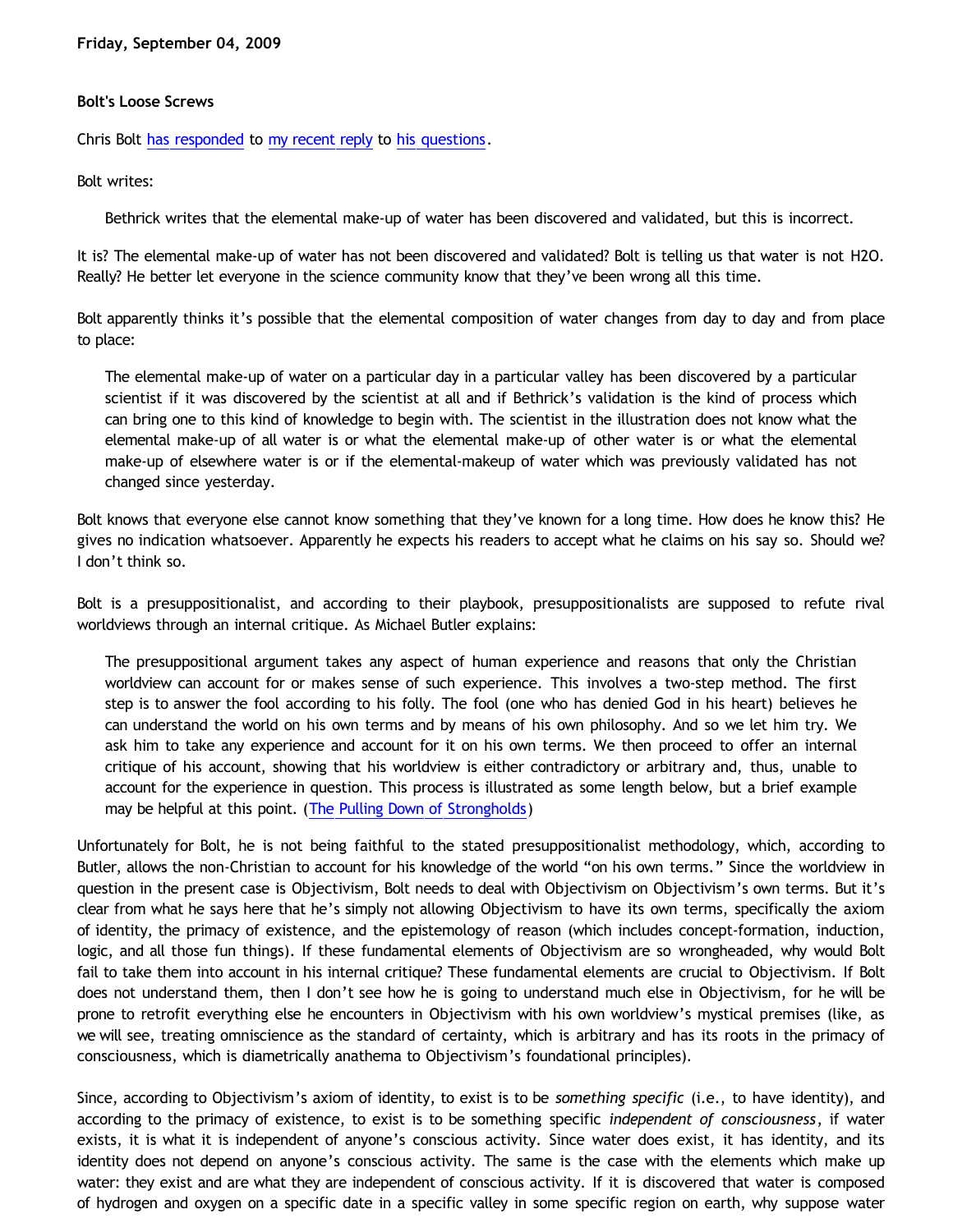has a different identity elsewhere and/or at different times? What relevance do these spatial and temporal aspects have on the nature of a substance? Since Bolt makes this an issue, it is up to him to explain the relevance here. But one thing can be pointed out here: If a substance is discovered on a different day in a different valley in another region on earth, and it is found to have an elemental make-up other than hydrogen and oxygen, why suppose it is water? It wouldn't be water. On what basis could we integrate this other substance into the concept 'water'? Bolt's critique requires that we integrate this other substance into the concept 'water' in spite of its differing elemental make-up, but he does not explain why, nor does he take into account the epistemological principles employed by Objectivism in identifying and integrating the things we perceive and observe in the world.

So Bolt is not performing a true internal critique here. Rather, he's simply mischaracterizing a rival position by means of a series of unargued assertions.

What's ironic is that the problem Bolt attributes to Objectivism, is actually a problem endemic to the Christian worldview. For as I have established [here,](http://bahnsenburner.blogspot.com/2009/08/razorskiss-on-christian-god-as-basis-of_25.html) the Christian worldview rejects the Objectivist axioms and the primacy of existence, and has no theory of concepts. So it has no objective basis for knowledge, nor does it provide an understanding of how knowledge is developed. It should be no wonder then why Christians think knowledge comes from a supernatural source via "revelation." Someone who does not understand what knowledge is and how it is acquired could easily be susceptible to such fantasies as this. So how, on Christianity's terms, one could know the elemental make-up of water, remains unexplained. I find this ironic, however, since Christians claim to have all the answers from a supernatural source, and yet they don't provide any practical intelligence on such matters. If Christians affirm that water is in fact composed of hydrogen and oxygen, how did they discover this? Or did they discover it at all? Was this information downloaded to them via an "internal sense" planted by their god, a "sensus divinitatus" as some (including [Bolt](http://choosinghats.blogspot.com/2009/07/friendly-chat-in-simple-terms.html)) have called it?

Moreover, we can know that Bolt's "we don't believe in that kind of god" refrain simply doesn't work when Christianity affirms things such as the following:

God may at any time take one *fact* and set it into a new relation to created law. That is, there is no inherent reason in the facts or laws why this should not be done. It is this sort of conception of the relation of facts and laws, of the temporal one and many, embedded as it is in the idea of God in which we profess to believe, that we need in order to make room for miracles. And miracles are at the heart of the Christian position. (Cornelius Van Til, *The Defense of the Faith*, p. 27)

Given presuppositions such as this, which explicitly posit the existence of a universe-creating, reality-ruling consciousness able to manipulate everything in the world according to its whims (cf. Psalms 115:3), and its overt rejection of objective epistemological principles, there would be no way to know what the elemental make-up of water is at any given time, or that it even has an elemental make-up to begin with, since the Christian god "may at any time take [this] one *fact* and set it into a new relation to created law," such as any laws of covalent bonding which scientists, in their utter ignorance of everything real, have fumbled together. Hydrogen could bond with oxygen one moment, and if the supernatural ruler of the universe decides to put hydrogen into a new relation to the laws governing chemical bonds, it might not be able to bond with oxygen the next moment. This can only mean that facts are like a pliant putty in the metaphorical hands of an invisible magic being: who on earth could possibly know what's in store at any given moment?

On Bolt's view, then, it is legitimate to suppose that water discovered on a particular day in a particular valley in a particular region of earth is composed of hydrogen and oxygen, while on another day in another valley in another region of earth, water is composed of helium, barium and sodium. Since he has no theory of concepts, he has no objective process of systematically identifying and integrating new facts into the sum of his knowledge, there would be nothing to prevent this maddening chaos from infesting the totality of his cognition. Where Bolt errs, however, is in projecting this cognitive dystrophy onto rival positions.

I wrote:

Perhaps Bolt thinks I need to go out and test every raindrop that has ever fallen on earth in order to be 'certain' that rain is composed of water droplets. With such requirements for any generalized certainty, it seems to be an unattainable commodity.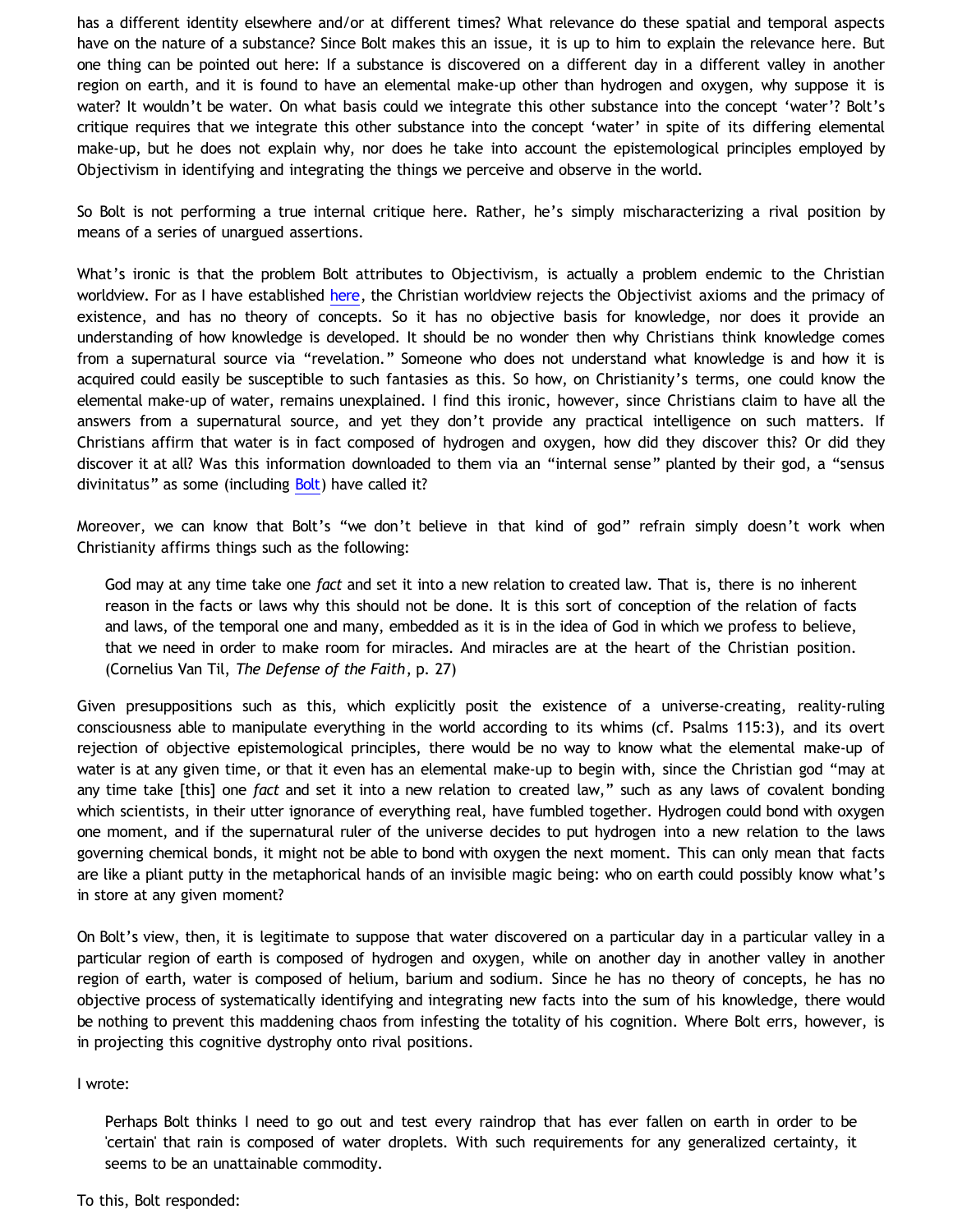Well yes, it is unattainable for him, and not just certainty, but for probability as well.

Here Bolt is simply holding me accountable to *his* worldview's presuppositions. Again, this fails to meet the parameters of an internal critique. If Bolt is really interested, he can learn more about the Objectivist standard of certainty in Dr. Peikoff's book *Objectivism: The Philosophy of Ayn Rand*, pp. 171-175. I will be discussing portions of this section of Dr. Peikoff's book below.

Bolt continued:

He posits that this is the same for those receiving knowledge from a supernatural source, which of course it is not if that source knows and controls everything.

This overstates even what Christianity teaches. Christianity does not teach that its god reveals everything to its adherents. Indeed, it withholds much knowledge from them, and many believers have expressed frustration over this. What good does it do Bolt or any other believer if his god allegedly "knows and controls everything" but does not reveal this knowledge to believers? Bolt is still a human being nonetheless, with human faculties, human fallibilities, human frailties, human shortcomings. Unless his god downloads all its knowledge to Bolt's mind, Bolt is still left in the dark on the very matters he is discussing. The believer appeals to an omniscient and infallible god is in vain.

Take the elemental composition of water for example. Does Bolt know which elements water is composed of? If so, where did he learn this? Did he learn it from the book of Isaiah, from one of the Psalms, from Ecclesiastes, from one of Paul's letters? If it's not in the bible (so-called "special revelation"), then how else does he learn this? He's already made it clear that the philosophy of reason is no avail here, so he cannot appeal to science (since science presupposes reason). So what alternative does he propose? He offers nothing here. He only wants to turn out all lights. He makes no attempt to illuminate the darkness in which he says we find ourselves.

Bolt then asks:

How does Bethrick try to deal with his problem here? He writes,

But if we understand the causal process which produces rain (cf. condensation of water vapor in the atmosphere), why would such tests be needed?

Of course, Mr. Bethrick does not know the causal process which produces rain, for not only can he not observe causation, he does not know that the same causal process produces all rain. He then asks if people who depend on and collect rain water for their survival need to perform such tests. The answer is contingent upon what he means by "need".

Again, Bolt fails to execute an internal critique here. He asserts that I do not know what the causal process is by which rain is produced. How does he know this? Because I allegedly cannot "observe causation" and that I do "not know that the same causal process produces all rain." First, how does Bolt know that I cannot observe causation? He does not say, he merely asserts this. Indeed, like other Christians, he never tells us how he can know anything. He just says that whatever way we do know, can't work, for reasons which remain unexplained. What does Bolt mean by "causation"? Quite probably not what Objectivism means by it. Again, he does not say, but if it's anything like Greg Bahnsen's view, then clearly he is inserting his own worldview presuppositions in place of mine in order to find faults, which of course defies the stated aim of an internal critique. Bahnsen's own statements suggest rather strongly that he subscribed to the *event-based* conception of causation. For example, Bahnsen writes:

If the mind of God does not sovereignly determine the relationship of every event to every other event according to His wise plan, then the way things are in the world and what happens there are random and indeterminate. In that case, there is no intelligible basis for holding that any experience is like any other experience, there is nothing objectively common to the two of them, and there is no causal connection between any two events – and thus they are meaningless and undescribable. (P. 110n.64)

According to what we read here, it's clear that Bahnsen conceived of causation as a "connection between any two events" – i.e., as a sequential relationship between one event and one which happens to follow it. This is the standard Humean understanding of causation, and Objectivism is right to reject it. But Bolt would not know this, because he is not familiar with what Objectivism teaches (if he were, it's unlikely that he'd make all the blunders we 've seen from him so far). On this view of causation, there is no necessary relationship between any specific cause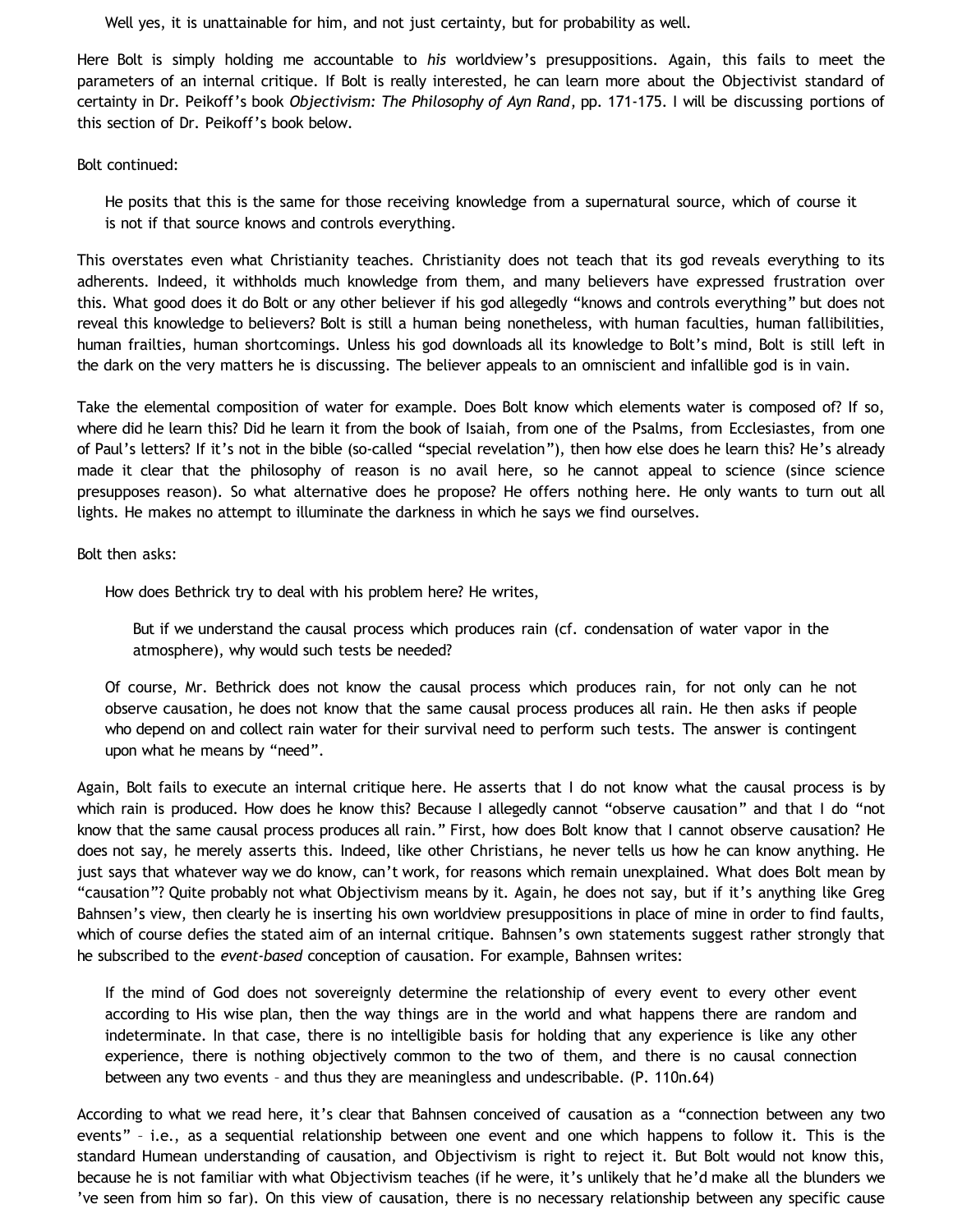and any particular effect, because presumably any event can follow from any previous event, which is why Christians think it's necessary to posit an invisible magic being which "sovereignly determine[s] the relationship of every event to every other event according to His wise plan." On this view of causation, a billiard ball bumping into another billiard ball and turning it into a mushroom would be just as possible as simply setting the second one in motion, if not for the guiding hand of some supernatural being which we can only imagine operating behind the scenes. This is the essence of the presuppositionalist "solution" to the problem of induction, and it's a wonder that any grown adult would feign to take it seriously.

On the other hand, the Objectivist worldview holds to the *entity-based* conception of causation, where causation is essentially a *necessary* relationship between an entity and its own actions. Causation is thus observable, just as entities are, because we can observe them in motion. When a bird flies, for instance, we can see the action of its wings lifting it into the air. Given this understanding of causation coupled with the Objectivist theory of concepts (another aspect of Objectivism about which Bolt appears to know precious little, but is committed to rejecting nonetheless), knowledge of the causal process by which rain is produced need not be a mystery, so long as we have access to relevant facts, which science in fact makes possible. But Bolt is not going to understand any of this very well unless and until he undertakes the task of learning more about what Objectivism teaches on these matters. I doubt he'll do this, which is why I expect to see more loose screws spewing out his pockets.

## I wrote:

I openly admit that I am neither omniscient nor infallible. But neither is he. So we're in the same boat.

## Bolt responded:

Of course this is not true, as I believe in an all-knowing God who has revealed Himself to us and cannot lie.

Either Bolt is affirming that he is omniscient and infallible, in which case we can test this, or merely that he " believes" in something that he says is omniscient and infallible. Given the statement of mine to which he posted this reply, it's not clear which. If it is the former – that Bolt is claiming to be omniscient and infallible, then he seems to have confused himself with the god he worships in his imagination. Or, at best, he is saying that he has a direct line (such as through the "[sensus divinitatus"](http://bahnsenburner.blogspot.com/2009/08/razorskiss-on-christian-god-as-basis-of.html)) to the mind of the god he imagines (cf. "we have the mind of Christ" – 1 Cor. 2:16). If either of these are what Bolt is claiming, then I'm sure we can all think of some questions for him to answer, that only an omniscient and infallible mind could answer. I have asked, for instance, that Bolt tell us what the VIN and license number of my car is. If Bolt is omniscient and infallible, or he has a direct line to an omniscient and infallible mind, this should be a snap.

On the other hand, it if is merely the latter – that he simply believes in a being which he claims is omniscient and infallible – so what? How does merely believing in something (especially something imaginary) exempt him from the problems he thinks are inescapable for non-Christian worldviews? This is pure primacy of consciousness in that it affirms that simply believing something (i.e., conscious activity) will alter reality, in this case effecting the transformation of the human mind from its originally depraved and impotent state, to a state which is somehow immune to the problems he thinks everyone else suffers inextirpably.

Either way, it is up to Bolt to explain what he means here and how it applies to the topic at hand.

# Bolt then stated:

Bethrick apparently thinks it would be clever and profitable to ask questions like, "What if your God could lie though? What if your God does not know everything? What if your God has fur?" but as has already been explained to him multiple times now, I believe in the Christian God who neither lies nor lacks knowledge nor has fur. It has become evident that Bethrick cannot answer the arguments presented based on this conception of God and so he must resort to setting up a straw man and attacking the presuppositional argument by substituting another god that none of us believe in to begin with. At this point it has become clear that Bethrick is just dishonest when it comes to this part of the argument.

The question as to whether a Christian can know that his god is being truthful in its self-revelation to him, is a fair question (especially given what we are expected to believe), and has already been covered (see for instance [here\)](http://bahnsenburner.blogspot.com/2009/08/razorskiss-on-christian-god-as-basis-of_28.html). Presuppositionalists like Bolt, RazorsKiss and Brian Knapp have demonstrated that the only way they can answer this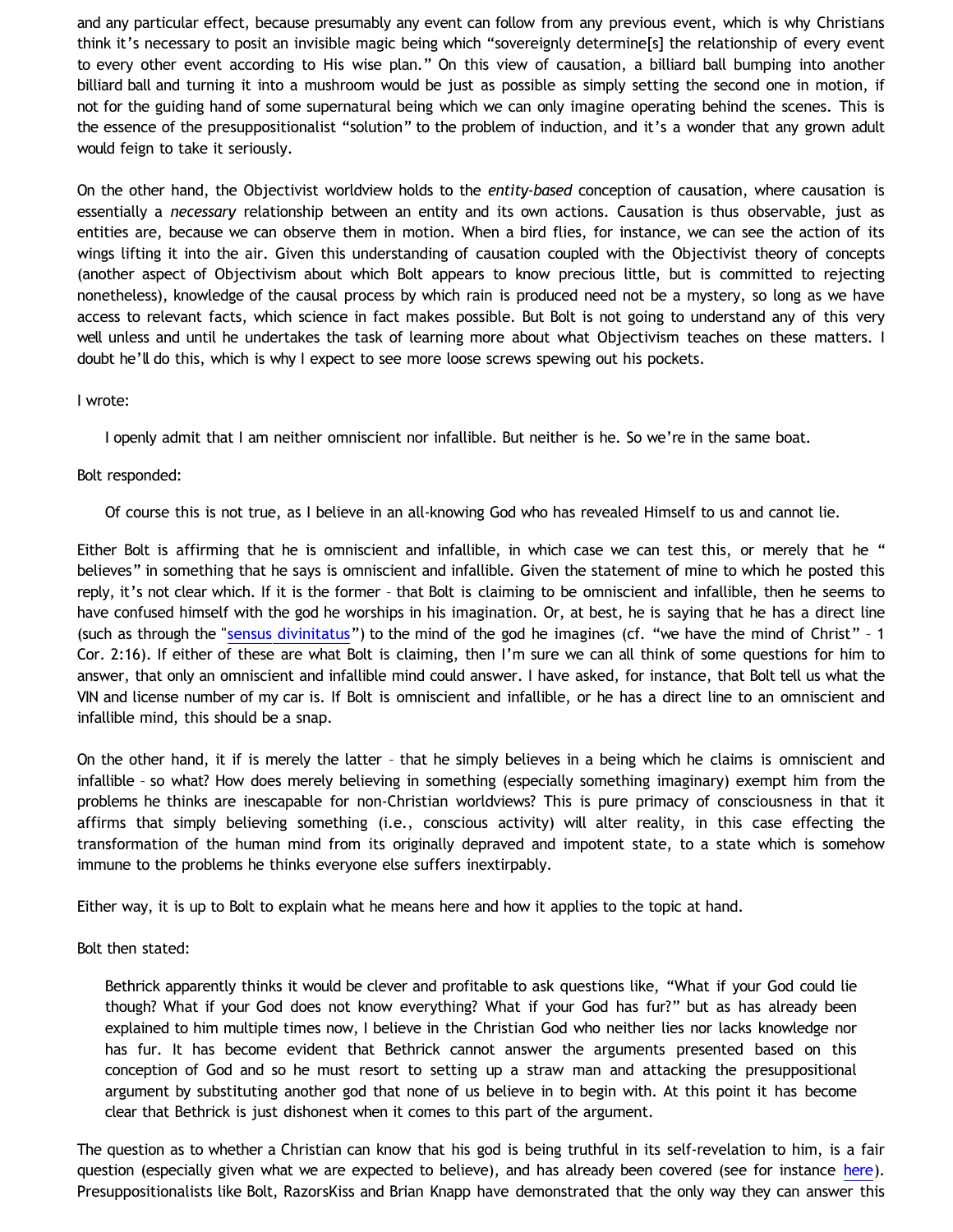is by pointing to statements contained in that alleged self-revelation (rather than producing arguments, as Bolt seems to think he has done). But since the issue of supernatural deception in fact brings the veracity of said self-revelation into question, appealing to that self-revelation to settle the question in favor of divine honesty simply begs the question. This is not a straw man, since it is not mischaracterizing any *known* facts. It may challenge what presuppositionalists want to believe, but this an entirely different matter. Indeed, it is a query into how the presuppositionalist can support what he claims to believe. I suspect that it is because they cannot defend their views that they react the way they do when those views are challenged.

Moreover, Bolt & co. have not addressed the point which I raised in [my blog](http://bahnsenburner.blogspot.com/2009/08/razorskiss-on-christian-god-as-basis-of_28.html), which is the prospect of the Christian god lying by omission. Since according to Christianity the Christian god chooses which knowledge to reveal about itself to human beings, it therefore also chooses which knowledge to withhold from them. Since Christians of all stripes admit that the Christian god does not reveal everything about itself, then clearly they believe it is withholding information about itself from believers, and believers cannot tell us what information has been withheld since it has not been disclosed. So they would have no way of rationally confirming that their god has not withheld some item of information which would call into question the claims it makes about itself in its self-revelation, such as the claim that it cannot lie (cf. Titus 1:2). For instance, it may be withholding the part that it does in fact lie, and when it says that it cannot lie, it is in fact lying. All the believer can do is make an appeal to faith at this point, and take the supernatural being he enshrines in his imagination at its word. Faith is an integral part of the Christian heritage. Why aren't defenders of Christianity simply willing to own up to it?

None of these points have been effectively dealt with by the presuppositionalists, and I suspect that they never will be.

## Bolt continues:

Bethrick does not accept that newly experienced facts may unseat previously validated knowledge. I do not see that it would be difficult to illustrate that newly experienced facts may unseat previously validated knowledge however, which would of course have the interesting result that the prior fact was not knowledge after all.

Indeed, if we discover new facts and those facts effectively overturn and challenge previous understandings, it very well could be the case that those previous understandings were not in fact fully validated, but were only tentative (whether or not they were admitted as such), awaiting further factual support or disconfirmation. A responsible thinker acknowledges the tentative nature of his conclusions. There's nothing in my statements which state or imply that this cannot happen.

To challenge my view, however, Bolt finds it necessary to appeal to an imaginary counter-example which seats one's knowledge in question on his activity during a dream (!):

Let us suppose that the scientist tested and determined that the water is composed of hydrogen and oxygen then woke up to find that while he had dreamed this, the world, which included water, was really very different and water was made up of different elements, elements which were not even on the Periodic Table of the Elements in his dream world. Perhaps there is no such Table in the real world that he did not experience prior to waking up. We thought we had validated the fact that Pluto is a planet. Now if we can be wrong with respect to all sorts of similar things and indeed often are, why can we not be wrong with respect to essentially everything in similar fashion?

Even here, Bolt allows that water is composed of elements, and that the elemental make-up of water is discoverable by some process (I would argue that it is discoverable by an objective process; we have yet to see what kind of process Bolt would recommend). This is clear from the wording of his imaginative scenario: the scientist "woke up to find that… water was made up of different elements." How did he discover this? Presumably not by dreaming. But even if the scientist employs an objective method to discover the elemental make-up of water and establish it as knowledge, there would be nothing to keep someone like Bolt from inventing essentially the same kind of imaginative scenario that he presents here in order to call that knowledge into question. If one grants primacy to the imagination over the facts of reality, he will always be prone to taking seriously imaginative scenarios like the one Bolt presents here, in an effort to challenge our knowledge. You know that squares have four sides. But what if you determined this when you were dreaming, and when you woke up, you discovered that the world was really very different and squares actually have five sides, and the entire system of geometry that you understood in your dream was completely wrong?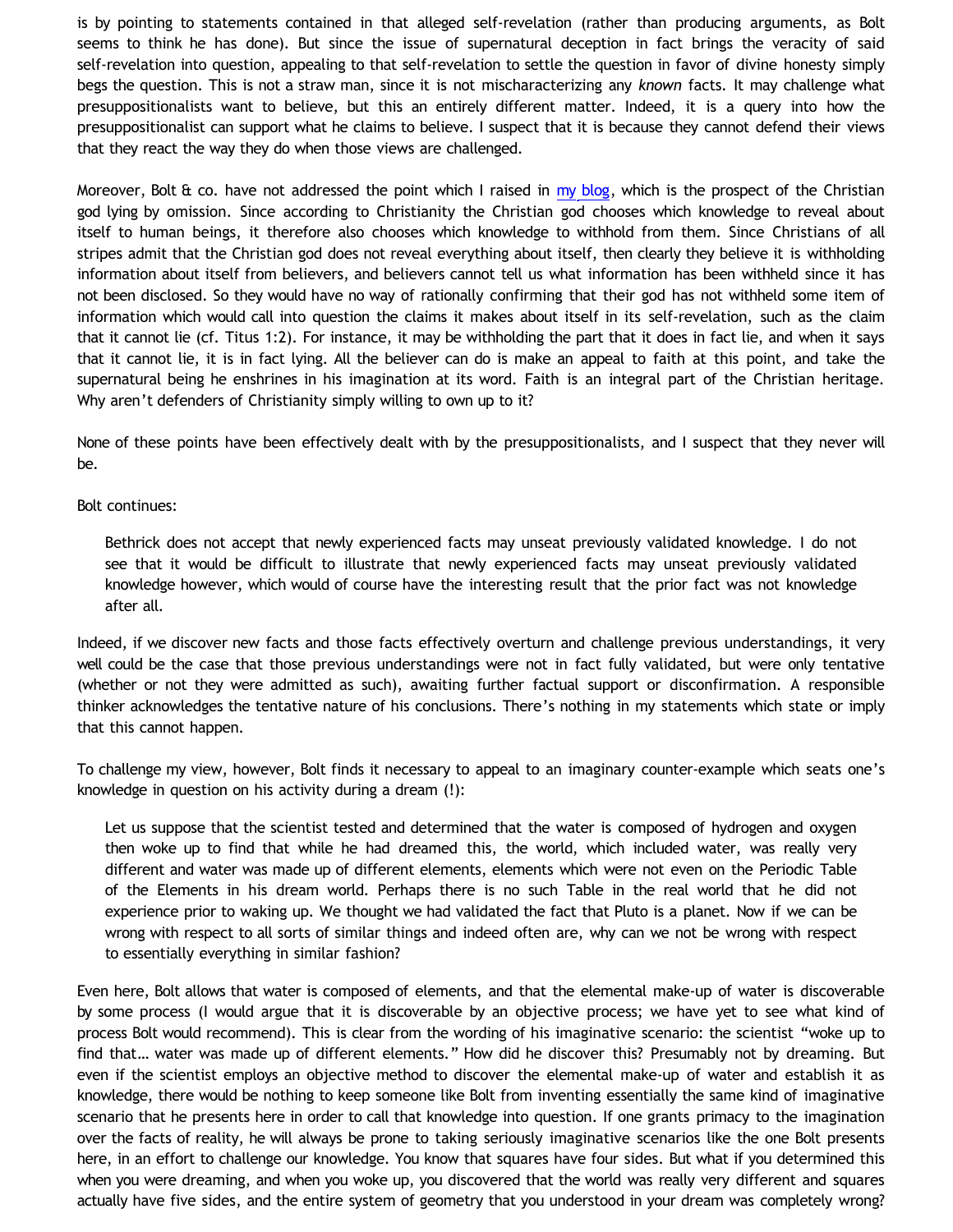Just as mystics, who discount the nature of the human mind and how it discovers and validates knowledge of the world, can invent arbitrary scenarios like this and expect them to be taken seriously, they can discount man's consciousness for having only five senses, only to posit the existence of a being whose existence we'd need a sixth sense to perceive. If man had 150 sense modalities instead of the five he has, one could still insist that an imperceptible being exists beyond the reach of those 150 sensory receptors.

Clearly Bolt doesn't want us to have any confidence in our epistemological abilities, even though his own invented counter-scenarios presuppose ironically their validity. My question is: Why?

Of course, by inventing artificial and imaginative scenarios like this, Bolt demonstrates not only that he cannot deal with my position on its own terms, but also that he cannot interact with it on a charitable basis. Certainly many of our conclusions are tentative and require additional support in order to be confidently held as knowledge. Bolt will search in vain to find any statement on my part which precludes this. But notice also that these questions are on specific issues, such as Bolt's example of the possibility that Pluto has been incorrectly classed as a planet. This is not a fundamental issue, and if it turns out that scientists have been wrong to class Pluto as a planet, this would not overturn all our knowledge. We would still know that there is a universe, that we eat food, that Tokyo is a city in Japan, that tires can be under-inflated, that libraries have books, that the telephone has been invented, etc., etc. If it is determined that Pluto is not really a planet, but a member of the Kuiper Belt, we integrate this new knowledge into the total sum of our knowledge. It would not contradict the whole, since the whole has been developed on the basis of fact in the first place. To suggest that a revision of a piece of information calls into question all of one's knowledge, is simply ludicrous, and only indicates the level of desperation which grips the presuppositionalist mindset.

#### Bolt states:

If the world is as Bethrick posits that it is then there is always a possibility that some hitherto unknown fact may radically change our apparent knowledge of the world as it is now.

Again, on my worldview, we work from the evidence, not from hypothetical "possibilities" which are essentially no different from fantasies posing as considerations which need to be taken seriously. Moreover, Bolt's objection here is cast in as generally as is possible, which leaves it vague and ambiguous. Specifically, what "knowledge of the world as it is now" does Bolt think can be radically changed by the introduction of some as yet unknown or not yet understood fact? Would this fact change our knowledge that there is in fact a world? I don't see how, and Bolt has not given any reason to suppose it could. Would it change our knowledge that automobiles are a means of transportation? Would it change our knowledge that Disneyland opened in 1955? Would it change our knowledge that the atomic elements have identity? Would it change our knowledge that squares have four sides? Would it change our knowledge that houses have windows? Again, Bolt needs to reconvene with himself, and determine what exactly he is trying to say here. In the present context, he needs to re-evaluate the scope of potential change a newly discovered fact could have on our knowledge. By using the phrase "radically change," he is suggesting that some new fact could revise everything (that is, *everything!*) we know, and this would ignore the irrefutability of my worldview's fundamentals. If Bolt disputes this, let him identify what kind of fact would disprove the axioms of existence, identity and consciousness, my worldview's fundamentals. If he cannot identify what kind of fact could do this, then the skepticism he's attempting to attribute to my position carelessly oversteps reasonable boundaries, which only means (again): he's not performing an internal critique, but simply arguing against a straw man.

Bolt himself admits that he cannot produce any examples of what he is proposing as a symptom of failure on the part of my worldview:

Bethrick invites me to produce some fact or facts which will overturn a piece of his knowledge, however the argument does not rest upon exemplary facts, which would miss the whole point, but upon the possibility that there are such facts.

So I am supposed to defend against something for which Bolt can provide no examples. Meanwhile, I am supposed to take seriously his assertion of a possibility without evidence. But this is not dealing with Objectivism's requirement for evidence in assessing something as possible. So again, he is not performing an internal critique here. On the contrary, he's performing a critique based on his worldview's arbitrary presuppositions, which my worldview rejects. Moreover, Bolt seems unprepared to take into account the fact that I have nowhere stated that some conclusions are tentative and subject to revision. However, as I have pointed out above, this is not the case when it comes to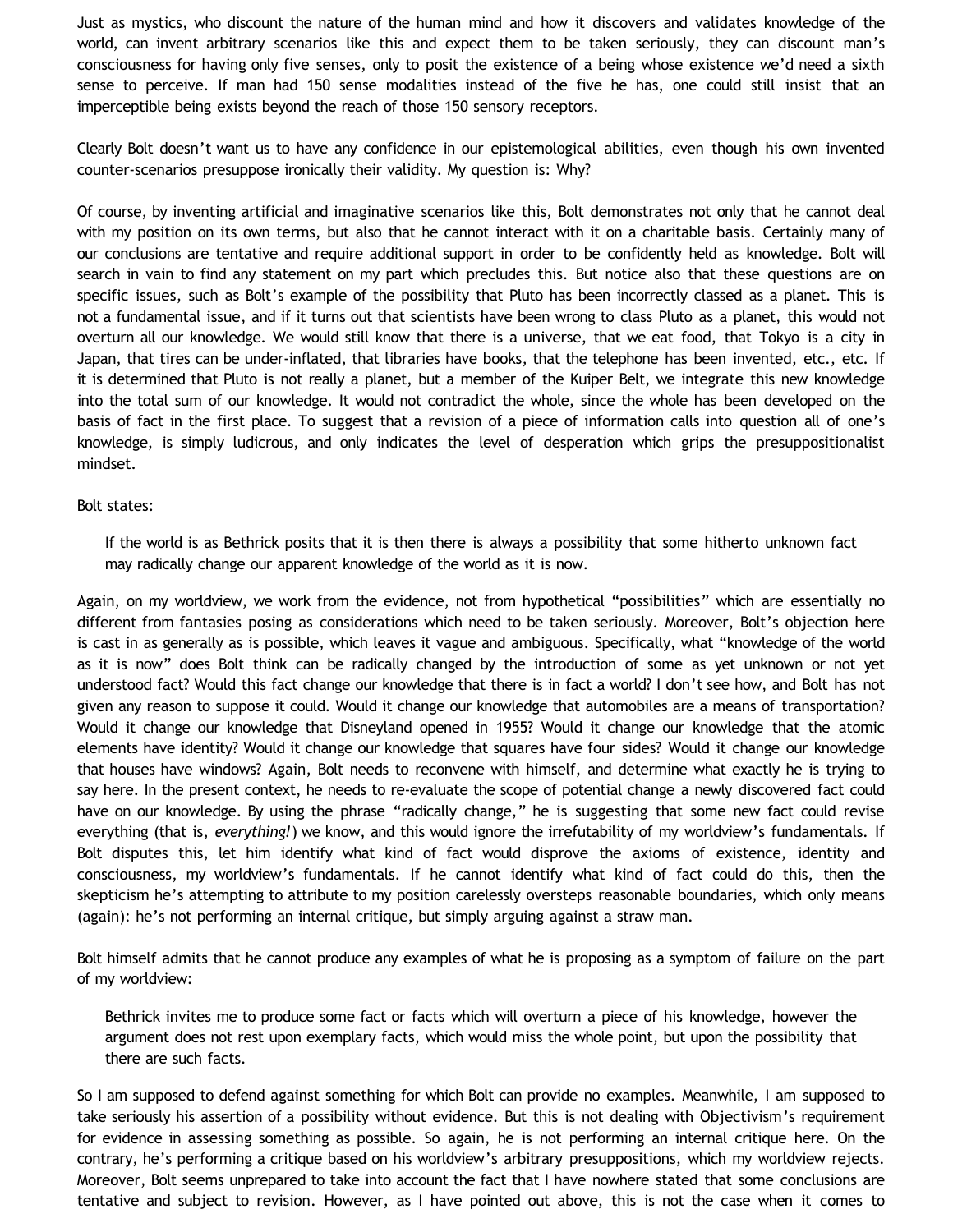fundamentals, nor is it the case when it comes to a whole slew of knowledge which we have validated (I gave some examples above). While some conclusions pertaining to some specific details of reality are subject to revision, this is not sufficient to call into question everything else. If Bolt can recognize this (and I would think he is able to, if he allows himself to), what's the problem?

## Bolt continues:

We know that there are such facts with respect to some parts of knowledge, why not with respect to other parts of knowledge?

If "we know that there are such facts," that means those facts have been discovered, and they can be integrated into the sum of the knowledge which we have already validated. Meanwhile, what "other parts of knowledge" does Bolt have in mind?

Bolt also needs to clarify how we can know that there may be other facts as yet undiscovered which will unseat previously validated knowledge. He has not explained this, nor does his own position seem to be immune from the skepticism which he thinks results from contemplating the alleged possibility of such facts existing (especially given the fact that his position ultimately rests on faith). Once he has addressed this, we can ask: Is his knowledge that such facts are possible itself subject to the skepticism which Bolt is pushing? If not, then what justifies the inconsistency here? Belief in a god? How does that work?

## Bolt states:

The argument does not require that I produce any facts to overturn what we know about rain.

First of all, all we've seen from Bolt so far is *assertion*, not argument. He has claimed to know what other people do and do not know. He has claimed to know what they can and cannot know. He has claimed that I cannot know some things which in fact I do know. Ultimately, what Bolt is trying to say is that, *in principle*, I cannot (in terms of my worldview's stated premises) know the things I do or claim to know. But he needs to do more than merely assert that this is the case, as has been his practice to date, unless of course we're expected to accept what he says on his say so. Specifically, Bolt would have to deal with a lot of literature from the Objectivist camp to even have a shot at any of this. But from what I've seen, he's not done this, nor have any other presuppositionalists from what I've seen. John Robbins (who is a Clarkian, not a Vantillian) made an attempt at one time (see [here\)](http://www.amazon.com/Without-Prayer-Rand-Close-System/dp/0940931745/ref=sr_1_1?ie=UTF8&s=books&qid=1252010727&sr=1-1), but overall it was quite weak (at many points miserably so) and his objections have already been refuted (see for instance [here](http://www.objectivistcenter.org/cth--71-Has_Objectivism_Been_Refuted.aspx)). Beyond that, there have been a few potshots here and there, but they evaporate upon examination, usually due to a failure to consult what Objectivism actually teaches, or to attempts to mischaracterize what it teaches.

## Bolt states:

If Bethrick does not know that there are no such facts, then he cannot claim to know what he does concerning rain. Bethrick does not know all facts, hence he cannot claim to know what he does concerning rain.

In other words, Bolt wants me to prove a negative. I.e., "prove that there are no facts which will not radically change our understanding of the nature and causation of rain." So long as one is not omniscient, he is, according to this tactic, never able to claim certainty on any matter. But, as Peikoff rightly points out:

…one cannot demand omniscience. One cannot ask: "How do I know that a given idea, even it if has been proved on the basis of all the knowledge men have gained so far, will not be overthrown one day by new information as yet undiscovered?" This plaint is tantamount to the declaration: "Human knowledge is limited; so we cannot trust any of our conclusions." And *this* amounts to taking the myth of an infinite God as the epistemological standard, by reference to which man's consciousness is condemned as impotent. ( *Objectivism: The Philosophy of Ayn Rand*, pp. 171-172)

Sound familiar? Notice how the declaration which Peikoff cites here is self-refuting. The claim that "we cannot trust any of our conclusions" must itself be a conclusion, and yet we're expected to trust it. Of course, if on the other hand it is simply an unargued assertion (i.e., to be taken on faith, like Bolt's god-belief), then why should anyone accept it? Blank out. If the skeptic expects his unargued assertions to be taken at face value, with no objective support to recommend them, then the anti-skeptic can simply reply: "We can trust our conclusions, so long as they are grounded in fact and reached by an objective process," and for good reason to boot (rather than resting on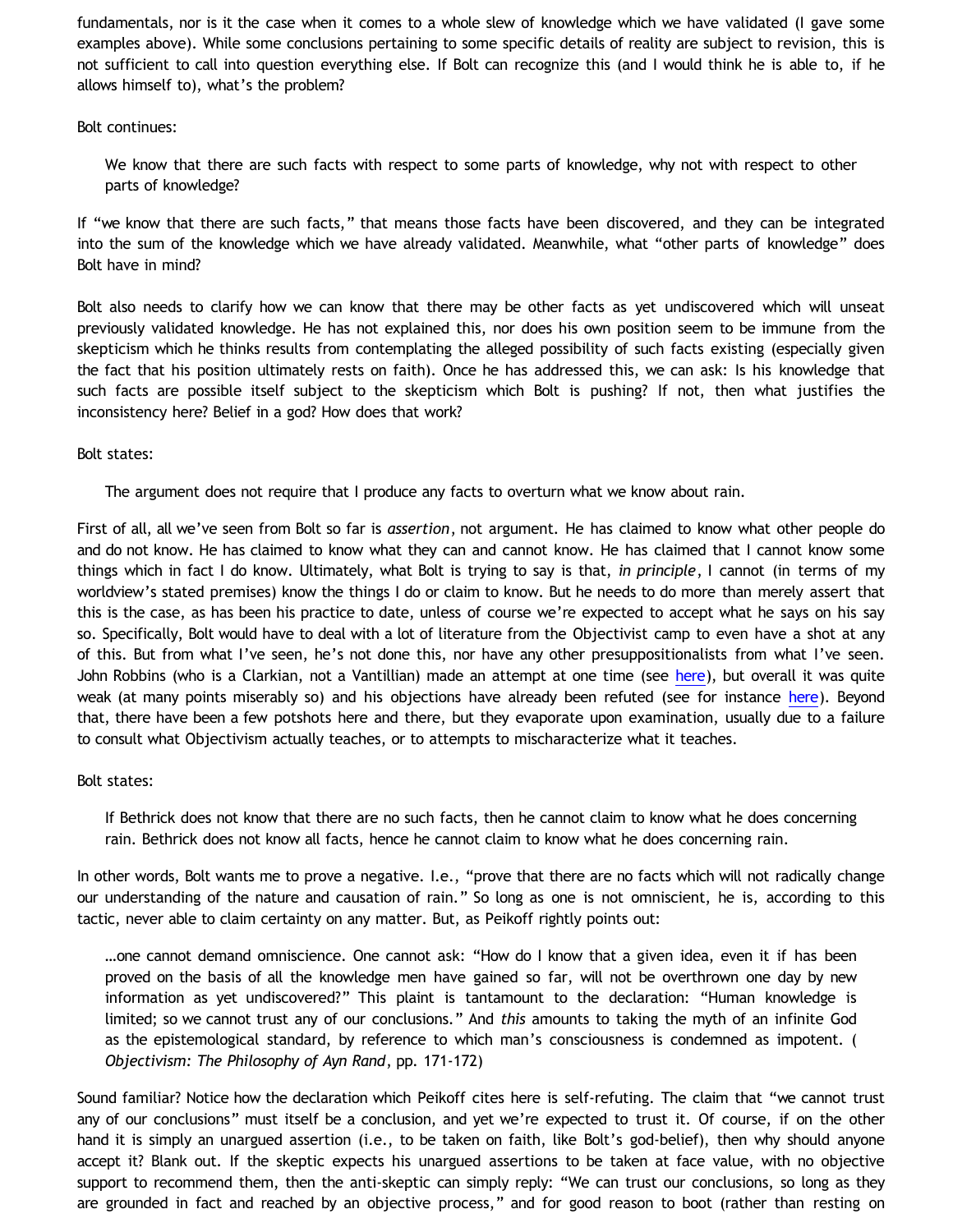faith). However, skeptics are unsettled by such replies, as they begin with the assumption that the human mind is impotent (an assumption which only calls itself and the credibility of those championing it into question).

Peikoff continues:

Consciousness has identity, and epistemology is based on the recognition of this fact. Epistemology investigates the question: what rules must be followed by a *human* consciousness if it is to perceive reality correctly? Nothing inherent in human consciousness, therefore, can be used to undermine it.

If a fact is inherent in human consciousness, then that fact is not an obstacle to cognition, but a precondition of it – and one which implies a corresponding epistemological obligation. For instance, man's primary contact with reality is sense perception (a fact) – and he must, therefore, ground his more advanced cognitions on this base (an obligation). Or: man integrates sensory material by a volitional, conceptual process – and he must, therefore, guide the process by adherence to logic. Or: man experiences his evaluations in the form of emotions, which are not perceptions, but reactions to them – and he must, therefore, separate such reactions from the cognitive activity of thought. None of these facts is a difficulty to be bewailed or somehow got around; each is a reality to be recognized and followed in pursuit of knowledge. By its nature as an attribute of man's consciousness, each consistitutes part of the context in which epistemological concepts arise. (I mean concepts such as "valid," "true," "certain," "absolute," etc.) In this approach to philosophy, there is no "problem" of the senses, of concepts, of emotions – or of man's nonomniscience. (Ibid., p. 172)

But theists, who know of no way of validating their god-beliefs except by insisting on skepticism as the only possible alternative to their position, are essentially approaching philosophy from the other side of the same coin as skepticism. Both are premised in the primacy of consciousness. We see this in the case of declarations condemning man's mind as inherently impotent which are expected to be taken on the skeptic's say so. It's true because he *wants* it to be true, which assumes that reality is supposed to conform to someone's wishes. But the same premise grounds the theistic approach to knowledge, which holds man to an arbitrary standard ("God's omniscience") which has no factual basis whatsoever. It amounts to knowledge conforming to someone's wishes because the objects of cognition also conform to wishes. As Bahnsen puts it plainly, "God's thoughts make the world what it is and determine what happens" (*Van Til's Apologetic: Readings & Analysis*, p. 243), and "the believer understands that truth fundamentally is whatever conforms to the mind of God" (Ibid., p. 163). Theism and skepticism are, thus, kissing cousins. Indeed, the same false dilemma can be observed in the assumption, common among many apologists, that materialism is the only alternative to theism. As Andrew Dalton eloquently stated in his 29 July comment to my blog [A Rejoinder to Chris Bolt](http://bahnsenburner.blogspot.com/2009/07/rejoinder-to-chris-bolt.html):

Another way of looking at the false alternative of supernaturalism vs. materialism is that both sides agree that consciousness, if it exists, must have properties that are spooky, non-causal, and otherworldly. They part ways over whether to accept or reject that notion of consciousness, with no alternative view of consciousness being considered at all.

Both sides of this false dichotomy treat consciousness as if it were some alien object that is ultimately beyond man's comprehension, either to be feared or discarded, whichever the case may be (indeed, both sides end up doing both).

# Peikoff continues:

Man is a being of limited knowledge - *and he must, therefore, identify the cognitive context of his conclusions.* In any situation where there is reason to suspect that a variety of factors is relevant to the truth, only some of which are presently known, he is obliged to acknowledge this fact. The implicit or explicit preamble to his conclusion must be: "On the basis of the available evidence, i.e., within the context of the factors so far discovered, the following is the proper conclusion to draw." Thereafter, the individual must continue to observe and identify: should new information warrant it, he must qualify his conclusion accordingly. (Op. cit., p. 172)

As I mentioned earlier, some conclusions are only tentative, and a responsible thinker will acknowledge this. Of course, not all our knowledge is tentative and subject to revision upon the some hypothesized future discovery. The list of examples is endless. For instance, the facts that I breathe air, that I know how to drive a car, that I graduated from a university, that I am right-handed, that I speak English, that I have two eyes, that I can play the piano, that I am married and have a daughter, that I have eaten chop suey, that I have been to a movie theater, that I enjoy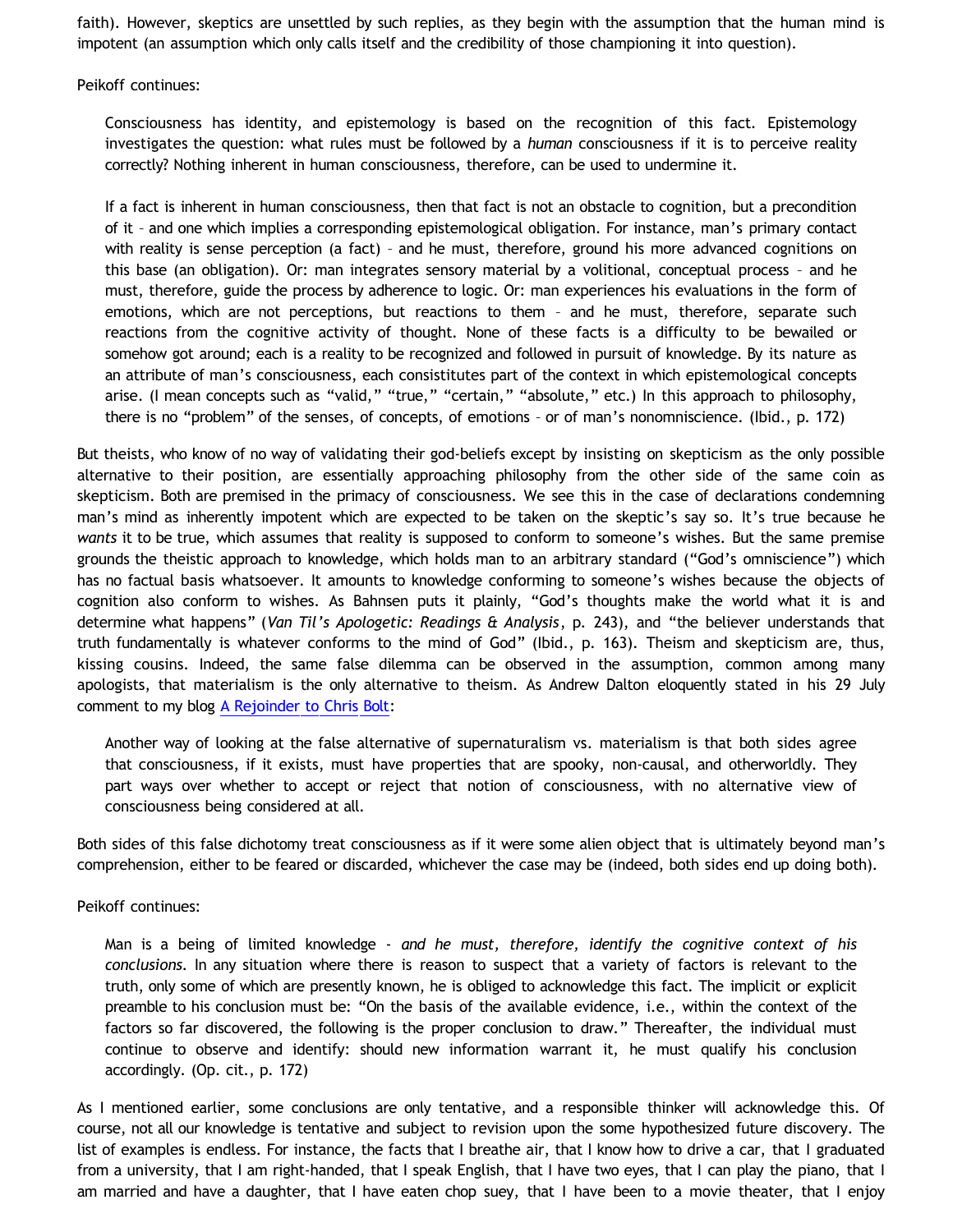imported beer, that I've traveled to Thailand, that I walk on two legs, etc., etc., etc. These are items of validated knowledge. If Bolt thinks I need to take seriously his suggestion that it is possible for some fact to be discovered some day which overturns these items of validated knowledge, he needs to do more than simply say it is possible, or expect me to prove that no such facts can exist. He may not like it, but I have knowledge, and I did not get it from an invisible magic being.

## Peikoff continues:

If a man follows this policy, he will find that his knowledge at one stage *is not contradicted* by later discoveries. He will find that the discoveries expand his understanding; that he learns more about the conditions on which his conclusions depend; that he moves from relatively generalized, primitive observations to increasingly detailed, sophisticated formulations. He will also find that the process is free of epistemological trauma. The advanced conclusions augment and enhance his earlier knowledge; they do not clash with or annul it. (Op. cit., p. 173)

When Bolt first tried to foist his "global skepticism" ploy on me (see [here\)](http://choosinghats.blogspot.com/2009/07/friendly-chat-in-simple-terms.html), I pointed out to him (in my 26 July comment to the same post) that his argument cannot succeed against my worldview, because "I begin with incontestable certainties, certainties which would have to be true in order to question or deny them." Of course, I'm speaking about the Objectivist axioms here. Notice how these axioms preclude the notion of the possibility that some future fact can be discovered which overturns them. That hypothesized fact would itself have to exist (which would only confirm the axiom of existence, rather than refute it), it would have to be a *fact* - as opposed to a figment of someone's imagination (which would only confirm the axiom of identity), and one would have to be conscious in order to discover and consider it (which would only confirm the axiom of consciousness). Moreover, that fact would have to be what it is independent of anyone's wishing, feelings, desires, temper tantrums, etc., which would confirm the primacy of existence. Since my worldview begins with incontestable certainties which are immune to such imaginary possibilities which Bolt expects us to take seriously, his global skepticism argument has no chance against Objectivism.

Far from calling into question the foundations of my worldview, Bolt also ignores the contextual manner in which knowledge is developed, as Peikoff briefly describes here: "from relatively generalized, primitive observations to increasingly detailed, sophisticated formulations" such that "advanced conclusions augment and enhance his earlier knowledge" rather than clashing or annulling it. So again, Bolt has failed to accomplish what presuppositionalism itself recommends, which is: an internal critique of a non-Christian position. Bolt hasn't jumped into Objectivism with me, into my shoes, and sought his way around within it to find the weaknesses and failings he presumes are there. Rather, he's simply shot past all this legwork, and affirmed what he would want to conclude from such internal exploration, without doing any of the prerequisite homework.

Peikoff also makes numerous other important points in the following pages, such as that "the appearance of a contradiction between new knowledge and old derives from a single source: context-dropping" (p. 173); that "if a man reaches conclusions logically and grasps their contextual nature, intellectual progress poses no threat to him" (p. 174); that "if an idea has been logically proved, then it is valid and it is an absolute - *contextually*" (Ibid.,), etc. This last statement brings up a final point:

Contextualism does not mean relativism. It means the opposite. The fact of context does not weaken human conclusions or make them vulnerable to overthrow. On the contrary, context is precisely what makes a (properly specified) conclusion invulnerable. (Ibid., p. 175)

So far, I've seen no good argument from Bolt which effectively challenges the contextual understanding of certainty described here.

I wrote:

I do not ascribe [I think he meant to write "subscribe"] to the epistemological model which equates " possibility" with whatever the human mind can imagine. I can imagine breathing water, but I do not accept it as a possibility that I will ever be able to breathe water. To affirm a possibility, one needs at least some evidence to support it, and no evidence against it.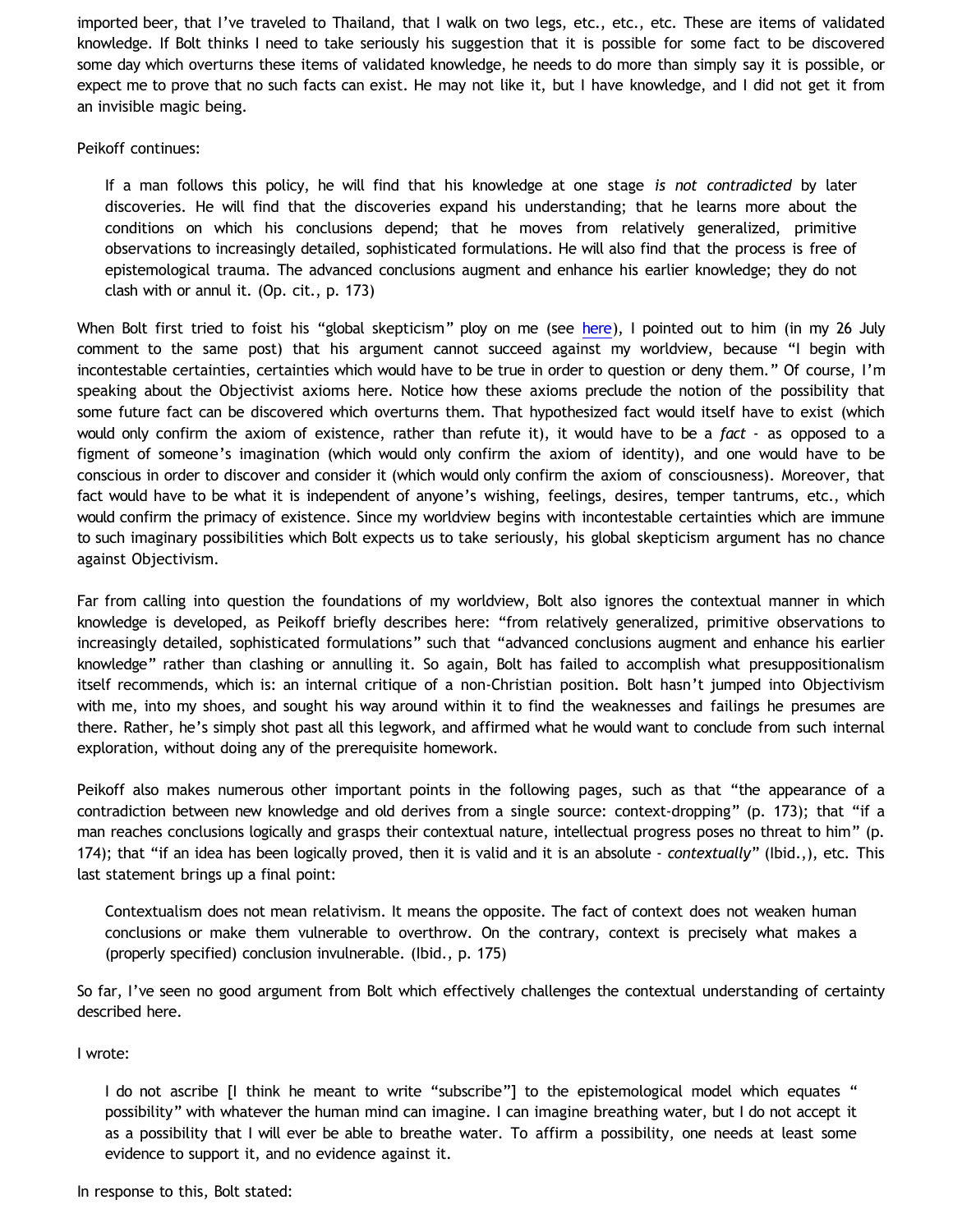Apparently suggesting that other peoples' gods have fur and redefining terms at will is not enough for would-be autonomous Bethrick, as he now gets to decide what is possible! I do not find this to be very " objective" at all.

Bolt again seems to be straw-manning my position. I don't "decide" what is possible (if this is supposed to mean that I can dictate what is and what is not possible based on my own preferences, biases, feelings, etc.). On the contrary, I let the *evidence* decide this, as my statement clearly indicates. Besides, I don't recall positing that anyone's god has "fur." Fur is a material attribute of biological organisms, and I know that Christians characterize their god as [immaterial,](http://bahnsenburner.blogspot.com/2009/06/is-immaterial-actually-imaginary.html) and therefore that their god could not be biological in the first place. Nor have I suggested, either verbally or in practice, that "redefining terms at will" is legitimate philosophical practice. However, when I do offer my worldview's definition of a term, this does not constitute "redefining." The charge of "redefining" in this case implies that different definitions are philosophically sound, and this very well may not be the case. I would think that presuppositionalists could appreciate this. Van Til himself asks rhetorically (i.e., to make a point):

Is not the important thing that Christian meanings be contrasted with non-Christian meanings? The Apostles did not shun the usage of language borrowed from non-Christian sources. When they used the term *logos* must they be thought of as followers of Philo's non-Christian thought simply because he also used that term?( *The Defense of the Faith*, p. 23n.1)

Similarly, if Objectivists use the term 'causation', must they be thought of as follower's Hume's non-Objectivist thought simply because they also use that term? What harm does Bolt see in allowing Objectivism to have its own definitions of the terms it uses to inform its principles?

As for Bolt not finding a position to be very objective, I have no idea what his analysis of objectivity could possibly be, given his theistic commitments. As I have [demonstrated elsewhere,](http://bahnsenburner.blogspot.com/2008/12/inherent-subjectivism-of-god-belief.html) theism is inherently subjective. If it turns out that my position were in fact subjective in nature, what possible objection could Chris Bolt raise against it? That it does not align itself with his preferred form of subjectivism? That's hardly an objection to take seriously.

Bolt makes it clear that he has no plans on interpreting my position charitably:

Since Dawson Bethrick does not accept that it is possible to ever be able to breathe water, it is therefore impossible that he will ever be able to breathe water.

It's amazing: I can point out that, on my position, determining that an idea is possible requires evidential support, and my detractor seeks to characterize this as subjective! I never stated that *because* I don't accept something as possible, that "it is therefore impossible." But this does not stop Bolt from putting such words into my mouth. Does Bolt read what is written, or does he see only what he wants to see in place of what is written? He might want to go back to Presuppositional 101 and re-read the part about *internal* critiques. Talk about "missing the basics."

#### Bolt then whines:

Never mind that we can imagine a world in which Bethrick can breathe water

That's right: we can imagine a world in which I can breathe water, but the imaginary is not real. My worldview distinguishes between the imaginary and the real (that's a major reason why I am not a theist, by the way). Bolt's does not, which is why he thinks examples based purely on what he imagines need to be taken seriously.

Then he whines some more:

never mind that there is nothing at all logically inconsistent with Bethrick breathing water

Actually, it *is* logically inconsistent, namely with the facts of the case: I am a human organism with *lungs*. I will drown if I try to breathe water. This is a fact, and my position is logically consistent with this fact. With what else, other than facts, should my position be "logically consistent"? To suggest that "there is nothing at all logically inconsistent with Bethrick breathing water," simply discards the need for ideas having a factual basis. It tells us what we need to know about Bolt's position rather than serving as a successful objection against mine. (For more on facts, see my blog [Rival Philosophies of Fact](http://bahnsenburner.blogspot.com/2008/11/rival-philosophies-of-fact.html) in which I compare and contrast the Objectivist view of facts with the Vantillian view of facts.)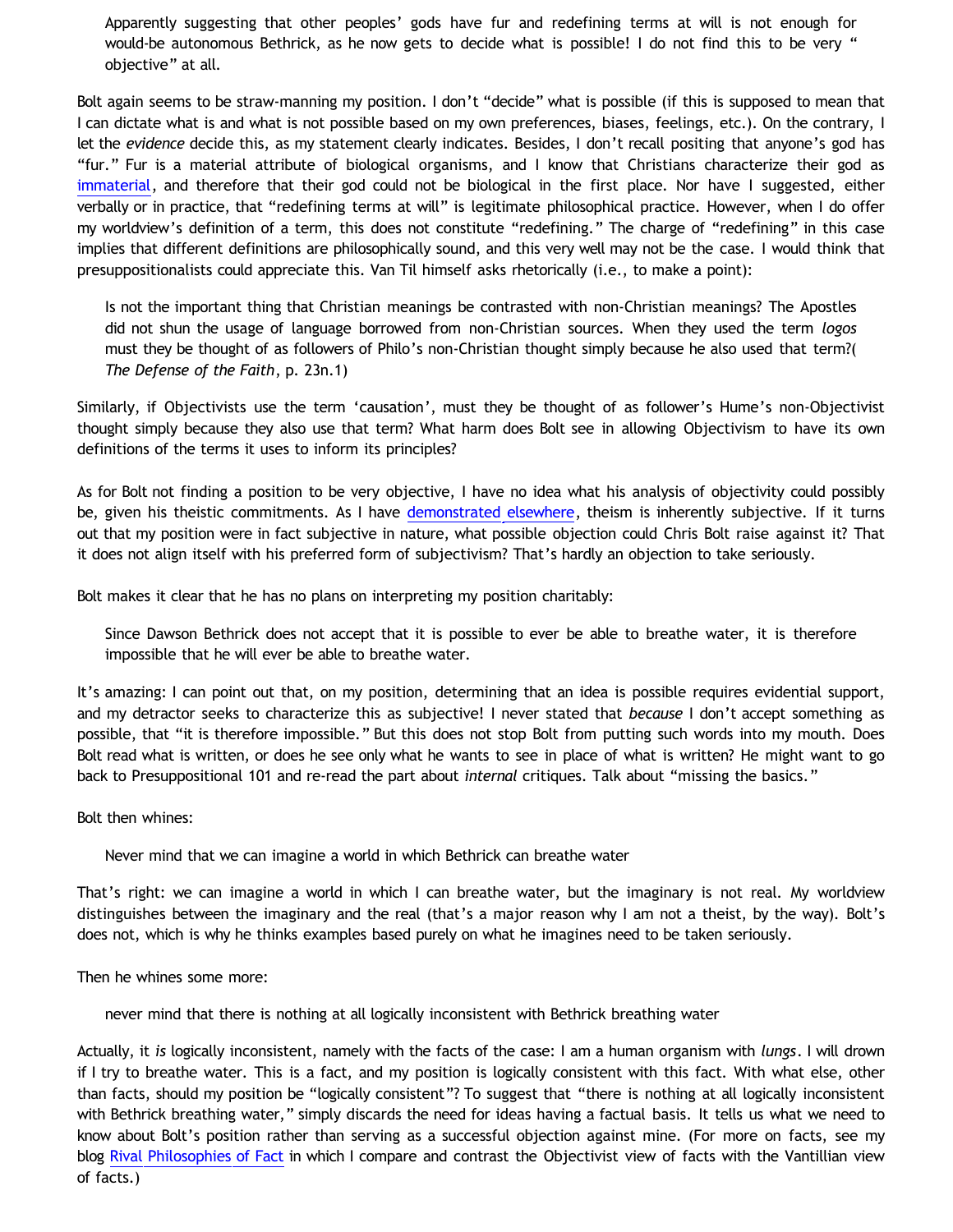And whines some more:

and never mind that upon consistent Bethrick presuppositions we cannot determine that breathing water will be physically problematic at some time in the future;

Where does Bolt show this? He doesn't. He simply asserts it, again failing to execute an internal critique.

Bolt continues to misrepresent my view:

no, Dawson Bethrick is the sole determiner of what is possible and impossible! Bethrick said it, I believe it, and that settles it!

Actually, what Bolt describes is closer (way way closer, in fact) to his worldview than to mine. On the Christian presuppositionalist view, a mind (albeit an imaginary one) "is the sole determiner of what is possible and impossible, " and this mind can do whatever it pleases (cf. Psalms 115:3), regardless of what anyone else thinks. It can make men's respiration require air one moment, and water the next, if it wanted to. What can prevent the sovereign ruler of the universe from changing things at will? The Christian's beliefs? Not even Christianity teaches this! Also, it is the Christian worldview, not the Objectivist, which expects people to believe things on someone's say so. This was precisely how [RK responded to the question of whether or not his god could be deceiving him](http://bahnsenburner.blogspot.com/2009/08/razorskiss-on-christian-god-as-basis-of_28.html): the bible says "God cannot lie," so it must be true (i.e., one must accept what the bible says on its own say so). Meanwhile, to insinuate that these characterizations are representative of my position, indicates either that Bolt has simply not understood what he has read (or hasn't read it to begin with), or that on his view facts really do not matter in one's analysis, and he can insert whatever he prefers in their place in order to discredit an opponent's position. Neither speaks very well for his credibility as a thinker.

Bolt raises another objection:

By the way, the Bible never uses such a term as "magic" to describe God and neither should Bethrick, first because Bethrick inconsistently appeals to Webster's on the definition of this term but not "possibility", second because he apparently misunderstands the definition he cites anyway, as said definition mentions extraordinary power or influence which is "seemingly" from a supernatural source, (What supernatural \*source\* is God \*seemingly\* from according to the Bible?) third because "magic" is a noun, not an adjective, fourth because the adjective related to the noun is so closely related to the noun that it falls prey to the same problems of labeling the God of the Bible as "magic", and fifth because the term is clearly intended to conjure(since we are talking about magic) up in the mind of the reader a picture of evidentiary status like unto fantasy creatures which is to beg the question.

Several theists have taken umbrage to my use of the word "magic" in the expression "invisible magic being" to refer generally to allegedly "supernatural" beings which possess otherworldly powers by which they can alter the metaphysically given. I have stated my reasons for using this expression in my blog [Is the Expression](http://bahnsenburner.blogspot.com/2006/10/is-expression-invisible-magic-being.html) ['Invisible Magic](http://bahnsenburner.blogspot.com/2006/10/is-expression-invisible-magic-being.html) [Being'](http://bahnsenburner.blogspot.com/2006/10/is-expression-invisible-magic-being.html) ["Pejorative"?](http://bahnsenburner.blogspot.com/2006/10/is-expression-invisible-magic-being.html) In this blog entry, I cited two definitions from [Webster's Dictionary](http://www.m-w.com/dictionary/magic):

"the use of means (as charms or spells) believed to have supernatural power over natural forces,"

or

"an extraordinary power or influence seemingly from a supernatural source."

Incidentally, I stand by what I stated in this entry.

Now to Bolt's objections:

1. A dictionary is not for me what the bible is to Christians. I do not affirm, prior to examining the contents of a dictionary, that all the definitions it provides are properly formulated. That would simply be irresponsible. Also, I know of no rule which says that one should take all his definitions from a particular dictionary, or which prohibits one from evaluating some definitions found in a dictionary as valuable while being critical of others found in that same source. Moreover, dictionaries are not philosophy texts. The concepts 'magic' and 'possibility' are not epistemological equals: the former concept is fantastical (particularly in the sense that it applies to theism) and consequently popular dictionaries are generally